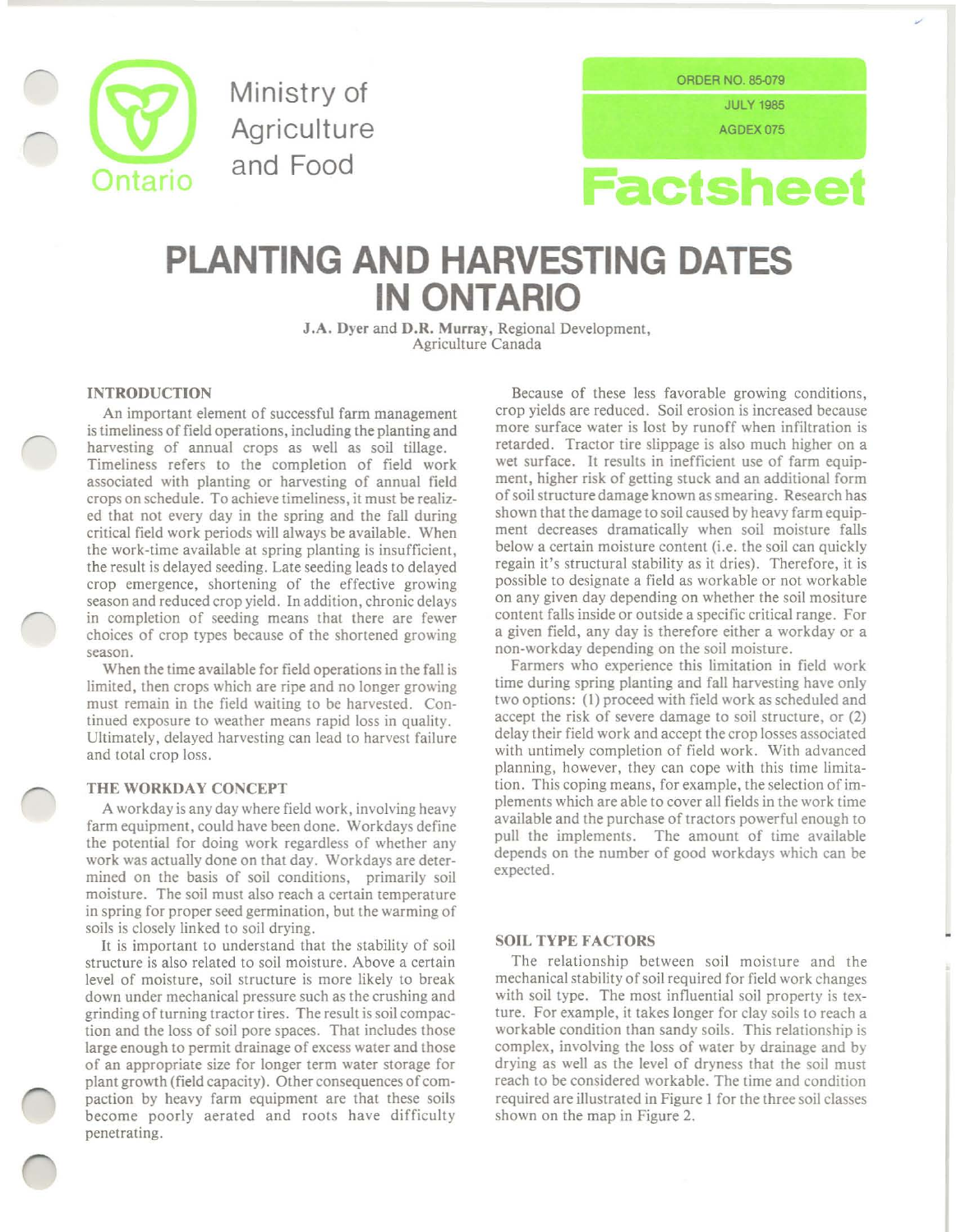Figure 1 shows that the soil moisture level required to permit field work is close to field capacity (the maximum soil water storage after drainage). The high clay content soils must dry to just below field capacity whereas the **more sandy, low clay content soils become workable at** just above their capacity levels. Although field capacity is generally much lower in sand than it is in clay, sandy soils can be drained to their field capacity levels much sooner after a saturating rain. The number of days required to drain to field capacity and the amount of drainage on the first day after saturation for each soil is shown in Figure I. Clay soils must wait the longest after a heavy rain to be **worked because they are slow to drain and require addi**tional drying of the soil to remove the water. Sandy soils are the fastest drying since they can be drained to a workable level one day after a heavy rain. Loamy soils are between clays and sands. This Factsheet only considers well drained soils. When drainage is retarded by the presence of a high water table, workable field conditions can be delayed by weeks while the water table recedes.

#### Workday Expectations

**There** is a considerable variation in the amount of **worktime farmers can expect. The occurrence of workdays varies from year to year. In an unusually wet** spring or fall considerably fewer workdays can be ex**pected than during an average year.**

The number of workdays will vary from region to region due to both soil and climate conditions. Because of **the variation in available worktime over both time and** space, there will be a wide range in the completion dates for both spring planting and fall harvesting, even if no dif**ferences in farm management practices are considered. Therefore, in this Factsheet, workday information is** presented in the form of planting dates and harvesting dates. Those being the dates when planting or harvesting field work should be completed. The criteria for **theoretical planting and harvesting dates, used in a previous crop performance index listed in the source material, are based on the accululation of five workdays.** In fall they must occur within a 10-day harvest period, delayed as late as possible to lengthen the growing season.

## **WORKTIME** ESTIMATIONS

Because of the difficulty in observing potential field **work conditions on a wide scale basis, workday estimates** are made by theoretical procedures and analysis of **weather records. Because data from many sites and years are required to accurately represent the province's climate, several computer models have been used (see information source material). These models calculate soil moisture estimates for various soil types which are then used to** determine either workdays or nonworkdays. These **simulated workdays are counted to determine planting** and harvesting dates and the risk of these dates being delayed.





**Figure 2 defines regions for which the reference climate stations are representative. These regions have been superimposed on a soil texture map. Soil textures have** been grouped under three classes; sand, loam and clay. Dates by which planting and harvesting would be complete are presented in Tables 1 and 2 for the respective **regions. The weather station locations used in estimating** these dates are shown by dots on the map. Except for Bar**rie, the selection of stations was restricted to those where** some workday analysis had been previously done (see **source material). Workday estimates for Barrie were extrapolated from surrounding stations. One Quebec sta**tion (Ste. Anne de Bellevue) was used for Eastern Ontario.

Tables I and 2 show different levels of risk; I year out of 2 (50% chance) and 4 years out of 5 (80% chance), for the clay, loam, and sand, for each of the defined regions.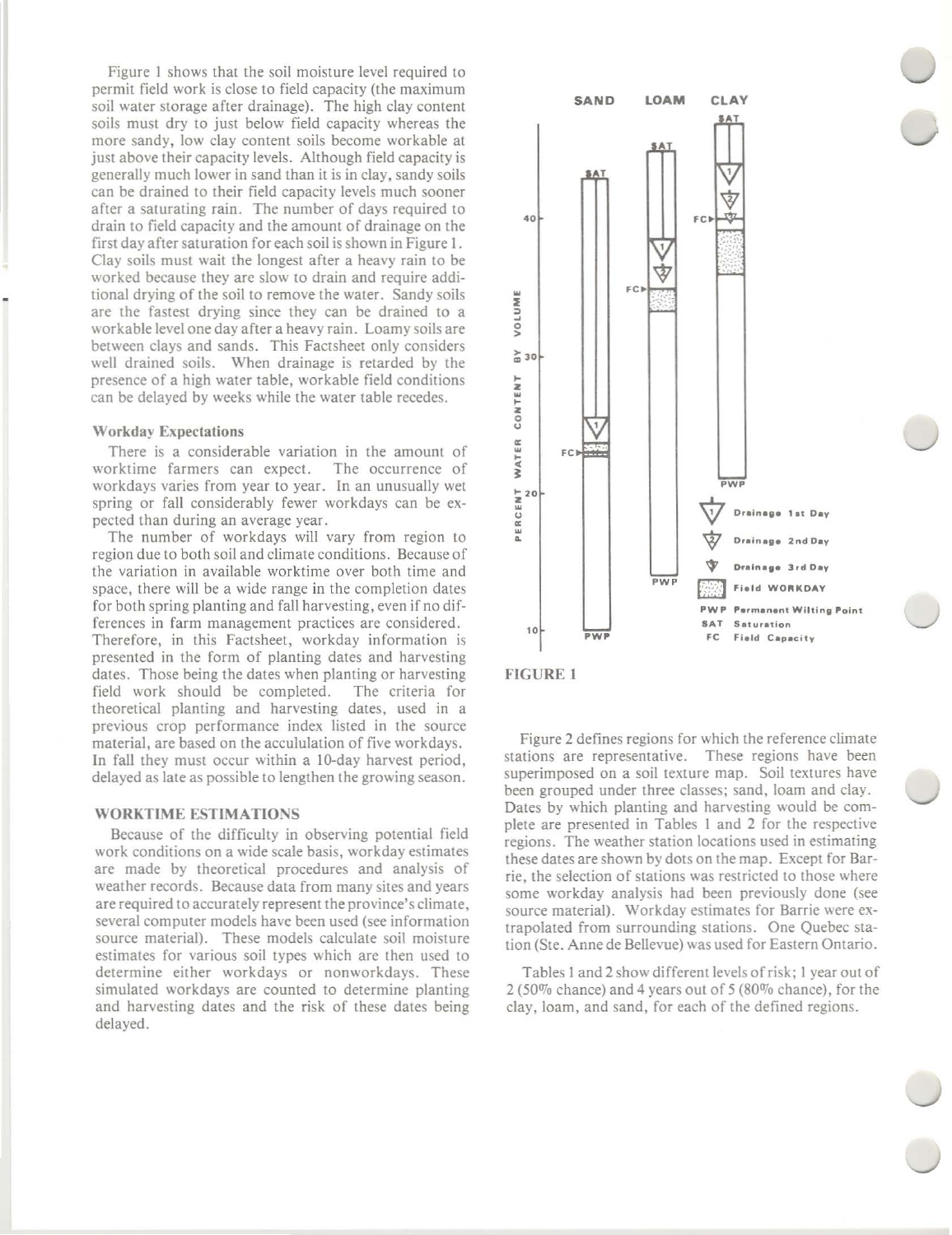



Table 1. SPRING PLANTING DATE\* for 50% and 80% probability for three major soil types

| <b>REGION</b> | $50\%$ Probability |          |                   | 80% Probability |                   |                   |
|---------------|--------------------|----------|-------------------|-----------------|-------------------|-------------------|
|               | <b>CLAY</b>        | LOAM     | <b>SAND</b>       | <b>CLAY</b>     | <b>LOAM</b>       | <b>SAND</b>       |
| Harrow        | May 3              | Apr 21   | Apr 13            | May 11          | May <sub>1</sub>  | Apr 21            |
| Ridgetown     | May 9              | Apr 28   | Apr <sub>20</sub> | May 17          | May <sub>1</sub>  | Apr 21            |
| London        | May 15             | May 4    | Apr 26            | May 23          | May 13            | May 4             |
| Delhi         | May 17             | May 6    | Apr 28            | May 26          | May $16$          | May 6             |
| Vineland      | May 1              | Apr $20$ | Apr 13            | May 17          | May <sub>3</sub>  | Apr 21            |
| Belleville    | May <sub>3</sub>   | Apr 22   | Apr 14            | May 11          | $\text{Mav}$ 3    | Apr <sub>22</sub> |
| Wiarton       | May 15             | May 5    | Apr 28            | May 23          | May $13$          | May 6             |
| Walkerton     | May 22             | May 12   | May 3             | May 28          | May 21            | May 10            |
| Barrie        | May 4              | Apr 25   | Apr $17$          | May 10          | May <sub>2</sub>  | Apr 25            |
| Ste.Anne D'B. | May 6              | Apr 26   | Apr 18            | May 12          | May 4             | Apr 26            |
| Ottawa        | May 5              | Apr 25   | Apr 17            | May 13          | May 4             | Apr 25            |
| Madawaska     | Jun 10             | Jun 2    | May 25            | Jun 16          | Jun 9             | Jun 2             |
| North Bay     | May 14             | May 4    | Apr 28            | May 21          | $M$ ay 12         | May 6             |
| Sudbury       | May 18             | May 9    | May 2             | May 30          | May <sub>19</sub> | May 10            |
| New Liskeard  | Jun 1              | May 21   | May $13$          | Jun 8           | May 30            | May 21            |
| Cochrane      | Jun 11             | Jun 3    | May 26            | Jun 16          | Jun 10            | Jun 3             |
| Kapuskasing   | Jun 11             | Jun 1    | May 24            | Jun 16          | Jun 8             | Jun 1             |

*'Earliest date in Spring by which* 5 *workdays will have occurred*